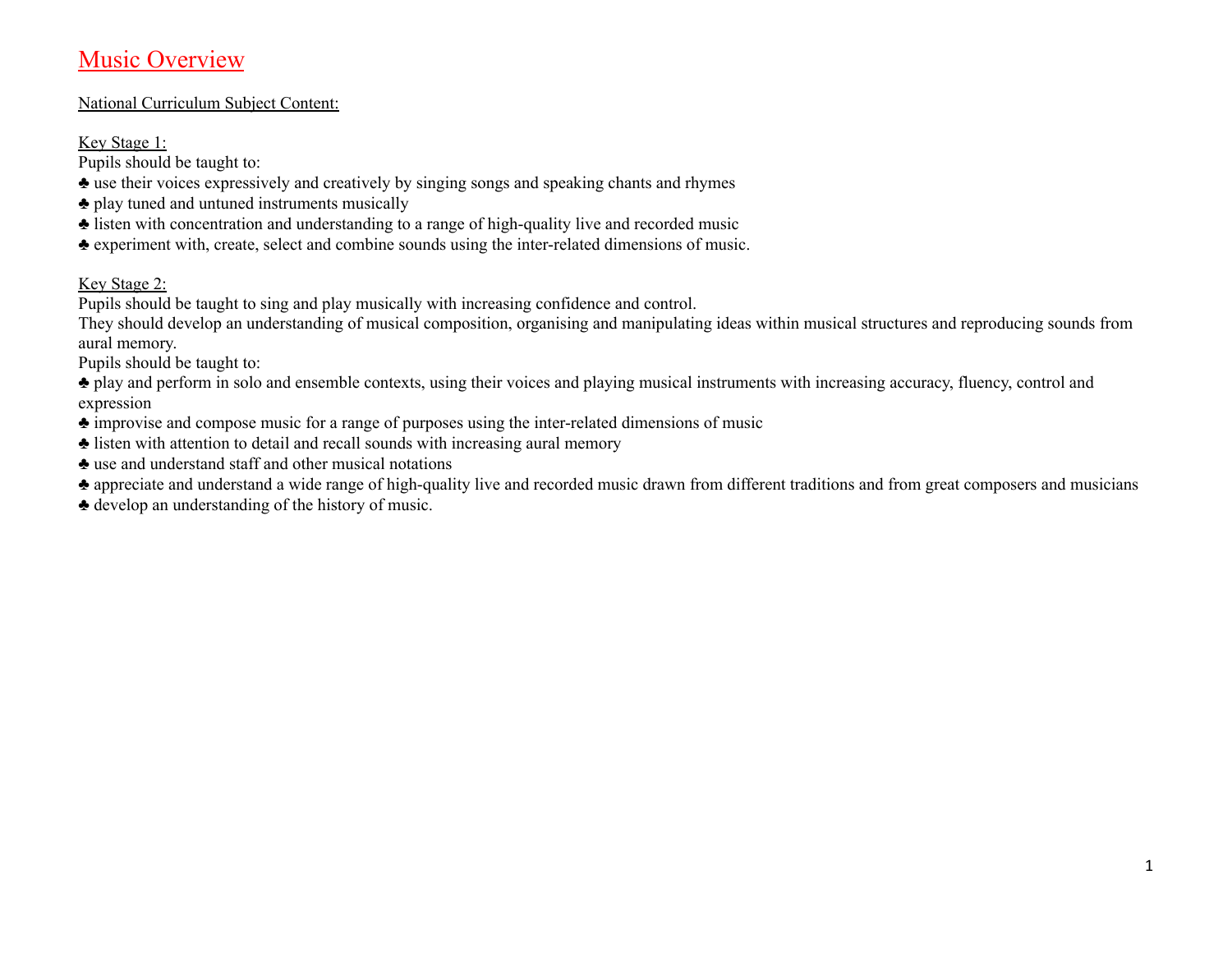#### Charanga Music Scheme:

At Milton Abbot Primary School, we use Charanga to support our music teaching, this is an online music scheme provided by Devon County with lots of visual aids and interactive resources to support your children's learning about music. Our children enjoy using our sets of percussion, wind and string instruments as well as our new musical instrument trolley in order to take part practically in classroom music lessons.

| <b>Cycle A – Overview</b> |                                                     |                                                    |                                                         |  |  |
|---------------------------|-----------------------------------------------------|----------------------------------------------------|---------------------------------------------------------|--|--|
|                           | Autumn (A)                                          | Spring $(A)$                                       | Summer (A)                                              |  |  |
|                           | <b>Concept: Friendship</b>                          | <b>Concept: Hope</b>                               | <b>Concept: Colour: what colours can you hear?</b>      |  |  |
| Year $1/$                 | <b>Hey You!</b>                                     | In the Groove!                                     | <b>Reflect, Rewind and Replay! Western</b>              |  |  |
| Year 2                    | Critical engagement: Old-School Hip-Hop.            | Critical engagement: Comparing different           | Critical engagement: Classical Music. Think about       |  |  |
|                           | Compose: A whole class rap and rhythm for a         | musical styles – are some more                     | the history of music in context, listen to some         |  |  |
|                           | rap that links to anti-bullying day.                | uplifting/hopeful?                                 | Western Classical music and place the music from        |  |  |
|                           | Listening Level: Hear words that rhyme.             | Compose: A simple repeated rhythm using            | the units you have worked through, in their correct     |  |  |
|                           | Hear a beat.                                        | claps and musical notes. Create pictorial          | time and space. Listening: How many instruments         |  |  |
|                           | <b>Instruments: Drum beats (solo).</b>              | notation.                                          | can you identify? Consolidate the foundations of the    |  |  |
|                           | Learning Links: Timeline skills. Historical         | Listening Level: Hear a repeated rhythm. Hear      | language of music.                                      |  |  |
|                           | context of musical styles.                          | different types of music and compare.              | <b>Instruments: Simple recorder songs</b>               |  |  |
|                           |                                                     | <b>Instruments:</b> Xylophones and glockenspiel.   | Compose: Three note recorder tune to try.               |  |  |
|                           |                                                     | Learning Links: Geography -                        |                                                         |  |  |
|                           |                                                     | countries/cultures.                                |                                                         |  |  |
| Year $3/$                 | Hands, Feet, Heart!                                 | <b>Let Your Spirit Fly</b>                         | <b>Reflect, Rewind and Replay</b>                       |  |  |
| Year 4                    | Critical engagement: South African styles           | Critical engagement: Reggae focus including        | Critical engagement: Western Classical Music            |  |  |
|                           | music and Freedom Songs. Historical context         | Three Little Birds                                 | (teacher's choice/pupil interest). Consider the history |  |  |
|                           | of musical styles.                                  | <b>Compose:</b> Clapped rhythms to match the song. | of music in context. Consolidate the foundations of     |  |  |
|                           | Compose: Add a beat to a freedom poem               | Record as a pictorial score.                       | the language of music.                                  |  |  |
|                           | (existing or created by class)                      | Listening Level: Create your own repeated          | Compose: music to accompany Summer Play.                |  |  |
|                           | Listening Level: Hear songs in a different          | rhythm.                                            | Listening Level: Identifying specific instruments in    |  |  |
|                           | language but still sense meaning/mood/tone.         | <b>Instruments: Recorders</b> – learn a section of | classical pieces; deciding what they like/dislike.      |  |  |
|                           | Copy a beat.                                        | the song to play along with. Steel Drums           | Relisteing to their own scores.                         |  |  |
|                           | <b>Instruments: Drums/shakers (trios).</b>          | (Devon Music Hub loan).                            | <b>Instruments: Ukulele (stage 1).</b>                  |  |  |
|                           | Learning Links: Cultural capital: Nelson            | Learning Links: Geography map skills -             | Learning Links: Complete a biography or diary           |  |  |
|                           | Mandela as an influential person.                   | locate Jamaica/Carribean and describe.             | entry for a composer, singer or a fan of a 'band'.      |  |  |
| Year 5/                   | Livin' On A Prayer                                  | All that jazz!                                     | Dancing in the street                                   |  |  |
| Year 6                    | Critical engagement: Rock music                     | Critical engagement: Explore jazz, black role      | Critical engagement: The history of Motown and its      |  |  |
|                           | Compose: A lovesong to a favourite season.          | models and compare with previous genres of         | importance in the development of popular $& black$      |  |  |
|                           | Listening Level: Identifying the changes in         | music.                                             | music. Compose: music to accompany Summer Play.         |  |  |
|                           | tempo and pitch during the song.                    | <b>Compose:</b> Learning to click along with jazz  | Listening Level: Identifying specific instruments in    |  |  |
|                           | <b>Instruments: Ensemble drums &amp; percussion</b> | songs. Use other body parts to make music to       | classical pieces; deciding what they like/dislike.      |  |  |
|                           | Learning Links: History beyond 1066 (social         | accompany a jazz piece. Simple keyboard piece      | Relisteing to their own scores.                         |  |  |
|                           | links to changes in popular music with the          | in groups.                                         | <b>Instruments: Ukulele (stage 3).</b>                  |  |  |
|                           | emergence of the Beatles and rock'n'roll.           |                                                    |                                                         |  |  |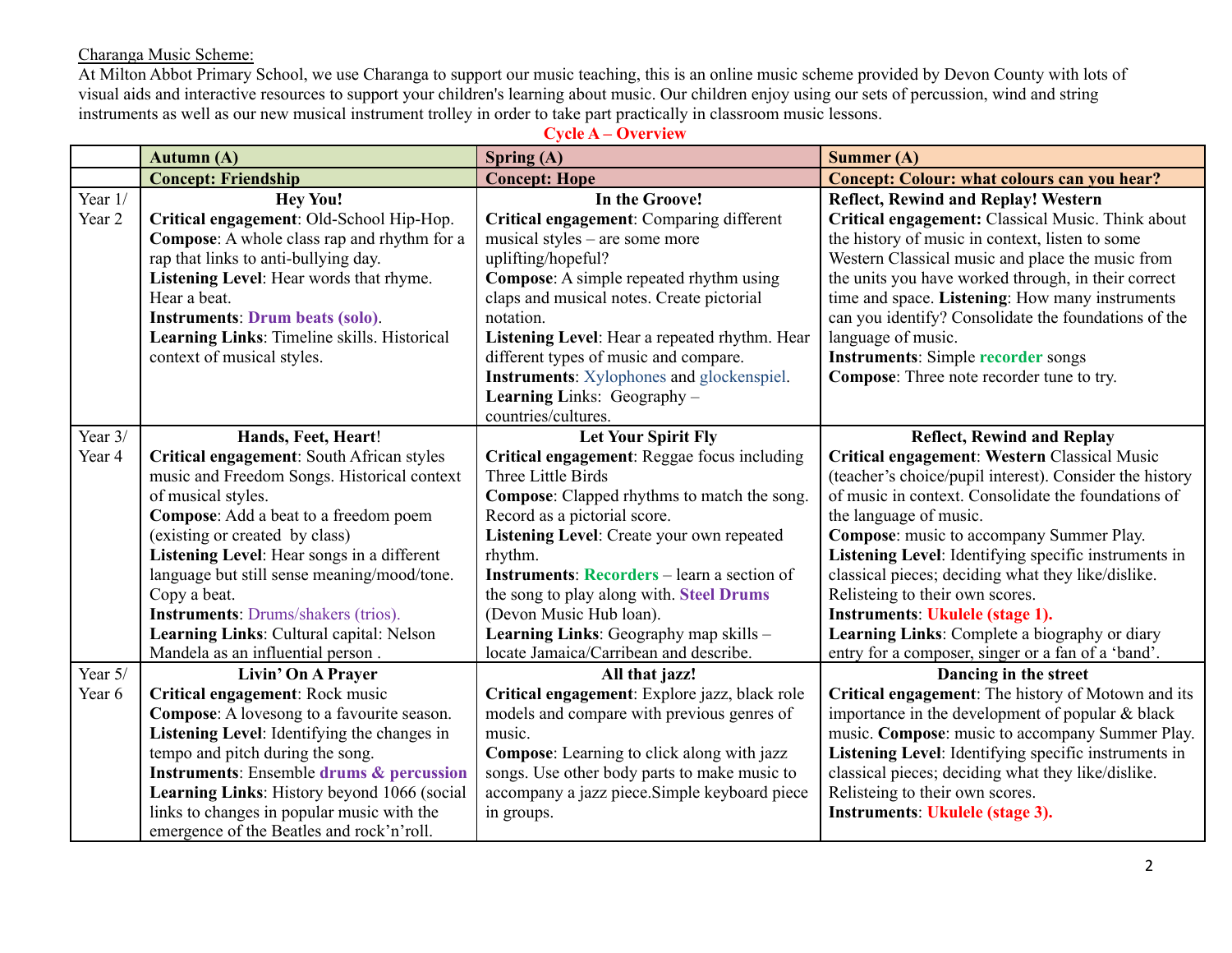| English: Poetry – the lovesong could start as a |                                                                  | Listening Level: Identifying the change in      | Learning Links: Cultrual capital - Civil rights |  |  |
|-------------------------------------------------|------------------------------------------------------------------|-------------------------------------------------|-------------------------------------------------|--|--|
| poem – looking at poems about seasons.          |                                                                  | tempo and responding with gorwing               | movement. Link to English genres.               |  |  |
|                                                 |                                                                  | sophistication to free-style jazz.              |                                                 |  |  |
|                                                 |                                                                  | <b>Instruments: Keyboards (stage 1)</b>         |                                                 |  |  |
|                                                 |                                                                  | <b>Learning Links:</b> Geography – where in the |                                                 |  |  |
|                                                 |                                                                  | world did jazz begin. Broaden location/place    |                                                 |  |  |
|                                                 |                                                                  | knowledge.                                      |                                                 |  |  |
| Further teaching of singing opportunities       |                                                                  |                                                 |                                                 |  |  |
|                                                 |                                                                  | Weekly Assembly $-$ a weather themed song       | <b>Weekly Assembly</b>                          |  |  |
| Weekly Assembly – Frienship and rules songs;    |                                                                  | World Book Day: reading themed song             | Song from a World Religion                      |  |  |
| <b>Remembrance Assembly</b>                     |                                                                  | Reading Champions Assembly: learn Monty         | School Anthem competition to sing at Sports Day |  |  |
|                                                 | <b>Harvest Service in Church</b>                                 | Miller!                                         | <b>End of Year Celebration</b>                  |  |  |
| Christmas Choir                                 |                                                                  | Easter Celebration $-$ a religious themed song  | <b>Whole School Performance</b>                 |  |  |
| <b>Christmas Performance</b>                    |                                                                  | and a non-religious                             |                                                 |  |  |
|                                                 |                                                                  | <b>Easter Choir</b>                             |                                                 |  |  |
|                                                 | Cycle A: Experiencing music – teacher's choice (visits/visitors) |                                                 |                                                 |  |  |
|                                                 |                                                                  |                                                 |                                                 |  |  |

**Teaching and evaluating for progression in essential skills**: Our cycles are designed so that when children return to a core skill (composing, listening, etc.) they can refer back on their previous skills and evaluations to identify how, with teaching, they could improve and develop throughout the Primary phase.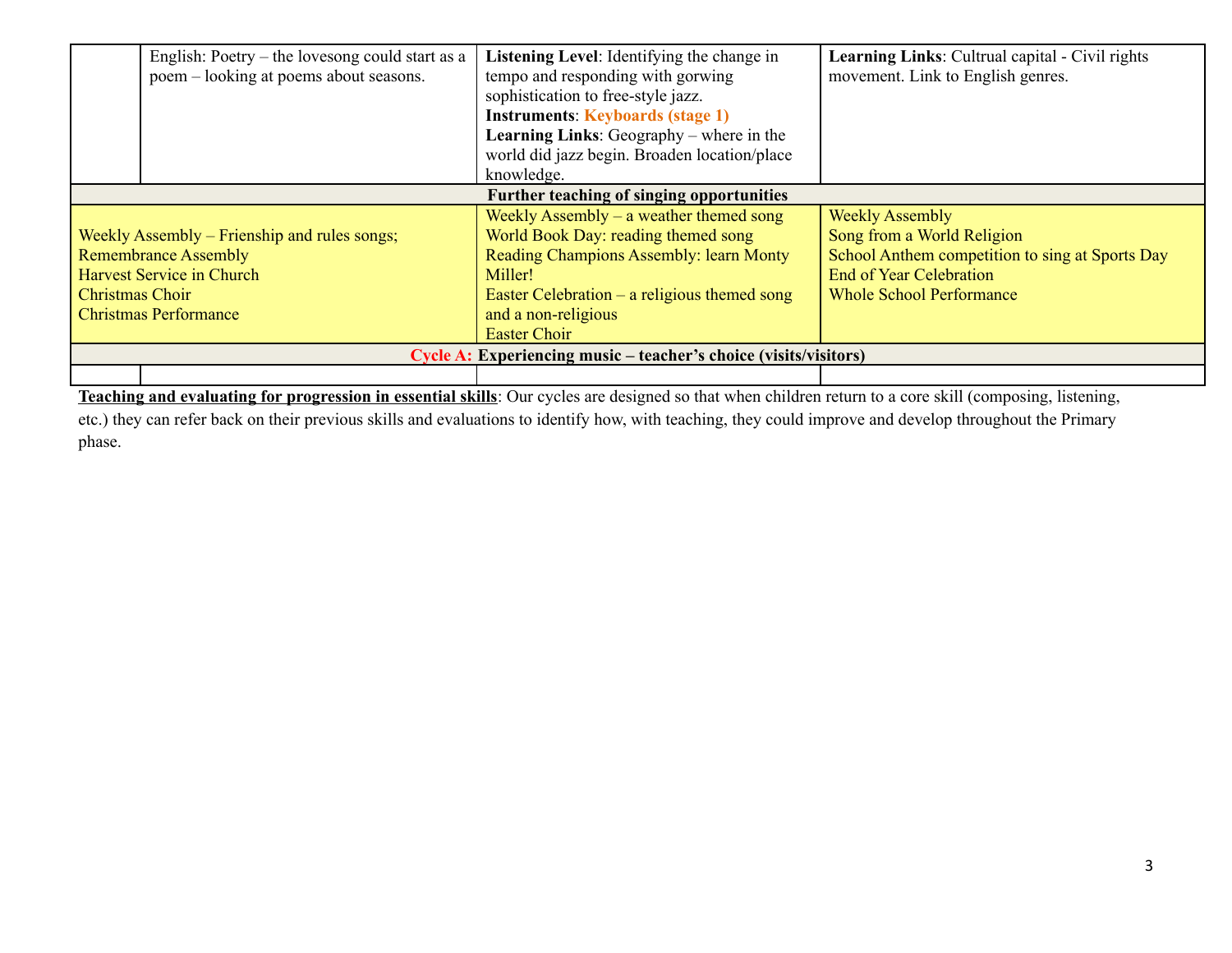## **Cycle B – Overview**

|                   | <b>Autumn (B)</b>                                                       | <b>Spring (B)</b>                                                                                                         | <b>Summer (B)</b>                                                                                                                            |  |
|-------------------|-------------------------------------------------------------------------|---------------------------------------------------------------------------------------------------------------------------|----------------------------------------------------------------------------------------------------------------------------------------------|--|
|                   | <b>Concept: Fear and fright</b>                                         | <b>Concept: Nature</b>                                                                                                    | <b>Concept: Emotions</b>                                                                                                                     |  |
| Year 1/<br>Year 2 | <b>I Wanna Play In A Band!</b><br>Critical engagement: Rock Teamwork,   | <b>ZooTime</b>                                                                                                            | <b>Round and Round</b><br>Critical engagement: Film music and American                                                                       |  |
|                   | working together (The Beatles).                                         | Critical engagement: Reggae Animals<br>compared with classical music to build on                                          | styles including Bosa Nova and Latin.                                                                                                        |  |
|                   | Compose: Halloween sound effects for a                                  | Cycle As language/ideas.                                                                                                  | Compose: Sound effects to match a silent cartoon                                                                                             |  |
|                   | ghostly tale.                                                           | Listening: Compare and contrast the different                                                                             | (Pixar or Literacy Shed).                                                                                                                    |  |
|                   | Listening Level: Hear how notes go up and                               | musical types. What animals can you hear in                                                                               | Listening Level: Draw patterns to match how a                                                                                                |  |
|                   | down.                                                                   | the reggae tracks.                                                                                                        | rhythm changes.                                                                                                                              |  |
|                   | <b>Instruments: Keyboards - spooky set of</b>                           | <b>Instruments: Recorder songs (stage 2)</b>                                                                              | <b>Instruments:</b> Xylophones and glockenspiel.                                                                                             |  |
|                   | keys.                                                                   | Compose: Create own recorder tune. Can we                                                                                 | Percussion.                                                                                                                                  |  |
|                   | Learning Links: English - ghost stories                                 | match the tracks in focus?                                                                                                | Learning Links: Geography - countries/cultures.                                                                                              |  |
| Year 3/<br>Year 4 | Lean on Me!<br>Critical engagement: Gospel in its historical<br>context | Glock - rock around the glock!<br>Critical engagement: Learning instrumental<br>skills by playing tunes in varying styles | <b>Reflect, Rewind and Replay</b><br>Critical engagement: Western Classical Music<br>(teacher's choice/pupil interest). Consider the history |  |
|                   | Compose: A gospel style to a written poem                               | <b>Compose:</b> The Dragon Song                                                                                           | of music in context. Consolidate the foundations of                                                                                          |  |
|                   | (trio)                                                                  | Listening Level: Introduction to the language                                                                             | the language of music.                                                                                                                       |  |
|                   | Listening Level: Describe how the different                             | of music, theory and composition.                                                                                         | Compose: music to accompany Summer Play.                                                                                                     |  |
|                   | gospel tracks make you feel - musical moods.                            | <b>Instruments: Glockenspiel</b>                                                                                          | Listening Level: Identifying specific instruments in                                                                                         |  |
|                   | <b>Instruments: Ukulele?</b>                                            | Learning Links: Geography skills - music                                                                                  | classical pieces; deciding what they like/dislike.                                                                                           |  |
|                   | Learning Links: RE - music as peaceful                                  | from around the world and the environment.                                                                                | Relisteing to their own scores.                                                                                                              |  |
|                   | prayer.                                                                 |                                                                                                                           | <b>Instruments: Keyboards (stage 2).</b>                                                                                                     |  |
|                   |                                                                         |                                                                                                                           | Learning Links: Complete a biography or diary                                                                                                |  |
| Year 5/           | <b>Fresh Prince of Bel Air</b>                                          | All that jazz - Part 2!                                                                                                   | entry for a composer, singer or a fan of a 'band'.<br><b>Music and identity</b>                                                              |  |
| Year 6            | Critical engagement: Hip Hop                                            | Critical engagement: Revisit jazz from part 2                                                                             | Critical engagement: Emotions in music                                                                                                       |  |
|                   | Compose: Create a rap that links to                                     | Compose:                                                                                                                  | Compose: music to accompany Summer Play at a                                                                                                 |  |
|                   | Halloween.                                                              | Listening Level: Recognising the relationship                                                                             | more sophisticated level.                                                                                                                    |  |
|                   | Listening Level: Can you make out the                                   | between instruments – instruments in                                                                                      | Listening Level: Identifying mood in music.                                                                                                  |  |
|                   | words? How many different dynamics can                                  | conversation                                                                                                              | <b>Instruments: 'Orchestral ensemble'</b>                                                                                                    |  |
|                   | you identify?                                                           | <b>Instruments: Keyboards (stage 3) Ukulele</b>                                                                           | Learning Links: Relationships Ed. - sharing views,                                                                                           |  |
|                   | <b>Instruments: Technology - recording our</b>                          | (3)                                                                                                                       | etc.                                                                                                                                         |  |
|                   | raps and layering with different effects.                               | <b>Learning Links:</b> Geography – where in the                                                                           |                                                                                                                                              |  |
|                   | Learning Links: History of music. Timeline                              | world did jazz begin. Broaden location/place                                                                              |                                                                                                                                              |  |
|                   | skills                                                                  | knowledge.                                                                                                                |                                                                                                                                              |  |
|                   |                                                                         |                                                                                                                           |                                                                                                                                              |  |
|                   |                                                                         |                                                                                                                           |                                                                                                                                              |  |
|                   |                                                                         |                                                                                                                           |                                                                                                                                              |  |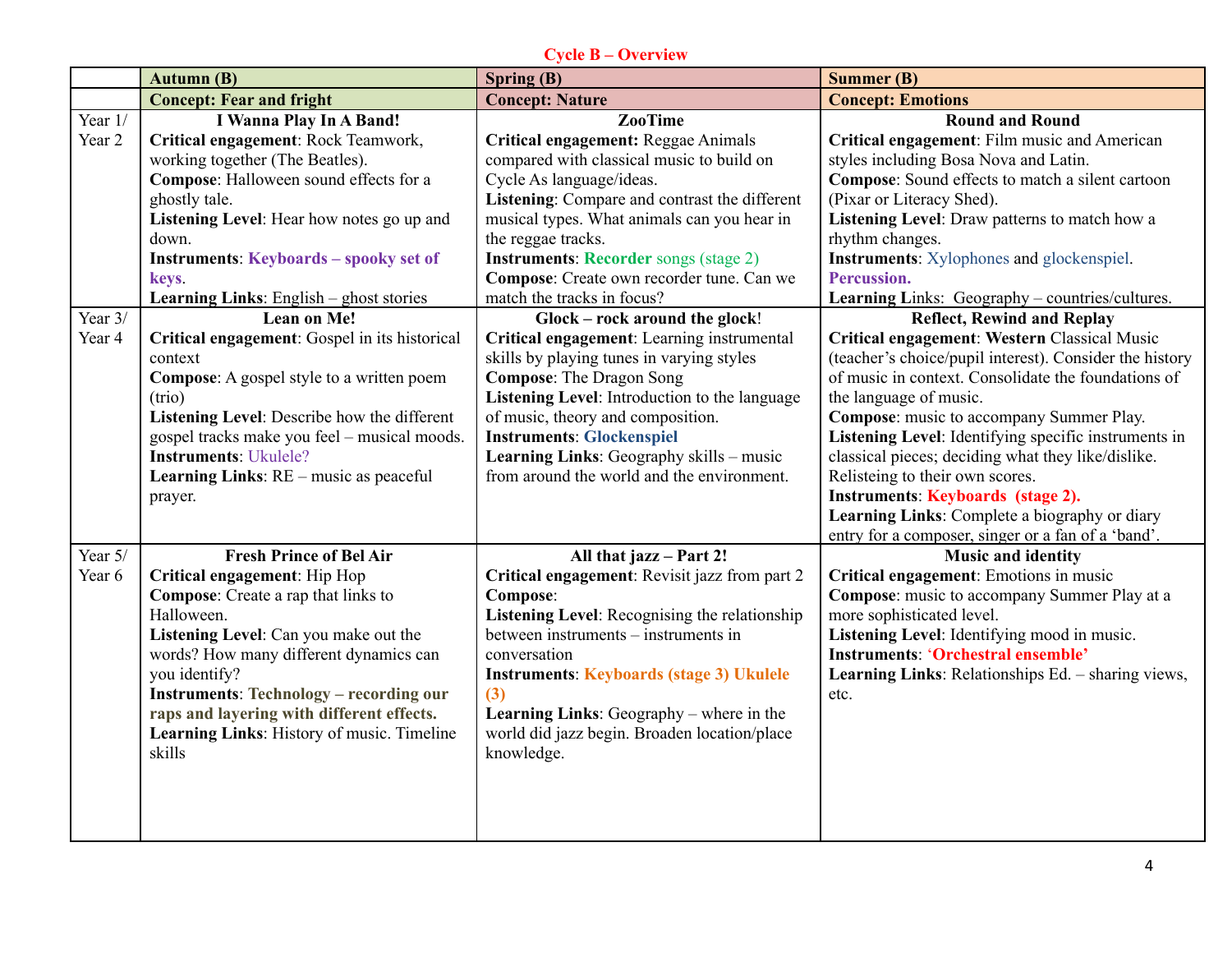| Further teaching of singing opportunities                                                                                                                          |                                                                                                                                                                                                                                   |                                                                                                                                                                              |  |  |
|--------------------------------------------------------------------------------------------------------------------------------------------------------------------|-----------------------------------------------------------------------------------------------------------------------------------------------------------------------------------------------------------------------------------|------------------------------------------------------------------------------------------------------------------------------------------------------------------------------|--|--|
| Weekly Assembly – Frienship and rules songs;<br><b>Remembrance Assembly</b><br><b>Harvest Service in Church</b><br><b>Christmas Choir</b><br>Christmas Performance | Weekly Assembly – learn the National Anthem<br>World Book Day: reading themed song<br>Reading Champions Assembly: learn Monty<br>Miller!<br>Easter Celebration $-$ a religious themed song<br>and a non-religious<br>Easter Choir | <b>Weekly Assembly</b><br>Song from a World Religion<br>School Anthem competition to sing at Sports Day<br><b>End of Year Celebration</b><br><b>Whole School Performance</b> |  |  |
| Cycle B: Experiencing music – teacher's choice (visits/visitors)                                                                                                   |                                                                                                                                                                                                                                   |                                                                                                                                                                              |  |  |
|                                                                                                                                                                    |                                                                                                                                                                                                                                   |                                                                                                                                                                              |  |  |

**Teaching and evaluating for progression in essential skills**: Our cycles are designed so that when children return to a core skill (composing, listening, etc.) they can refer back on their previous skills and evaluations to identify how, with teaching, they could improve and develop throughout the Primary phase.

# **Instruments Overview**

| Cycle A                                                       |                               |                         |                                               |  |  |
|---------------------------------------------------------------|-------------------------------|-------------------------|-----------------------------------------------|--|--|
| Term                                                          | KS1                           | LKS <sub>2</sub>        | UKS2                                          |  |  |
| Autumn                                                        | Drums (solo)                  | Drums & shakers (trios) | Drums & percussion (ensemble)                 |  |  |
| Spring                                                        | Xylophones $\&$ glockenspiels | Recorders / Steel Drums | Keyboards                                     |  |  |
| Recorders<br>Ukulele (stage 3)<br>Summer<br>Ukulele (stage 1) |                               |                         |                                               |  |  |
|                                                               |                               | Cycle B                 |                                               |  |  |
| Term                                                          | KS1                           | LKS <sub>2</sub>        | UKS2                                          |  |  |
| Autumn                                                        | Keyboards – fun with keys.    | Ukulele (stage 2)       | Recording technology                          |  |  |
| Spring                                                        | Recorders                     | Glockenspiel            | Ukulele & keyboard: core tune & experimental  |  |  |
| accompaniment                                                 |                               |                         |                                               |  |  |
| Summer                                                        | Xylophones & glockenspiels    | Keyboards               | Large ensemble – bringing all the instruments |  |  |
|                                                               |                               |                         | together since KS1.                           |  |  |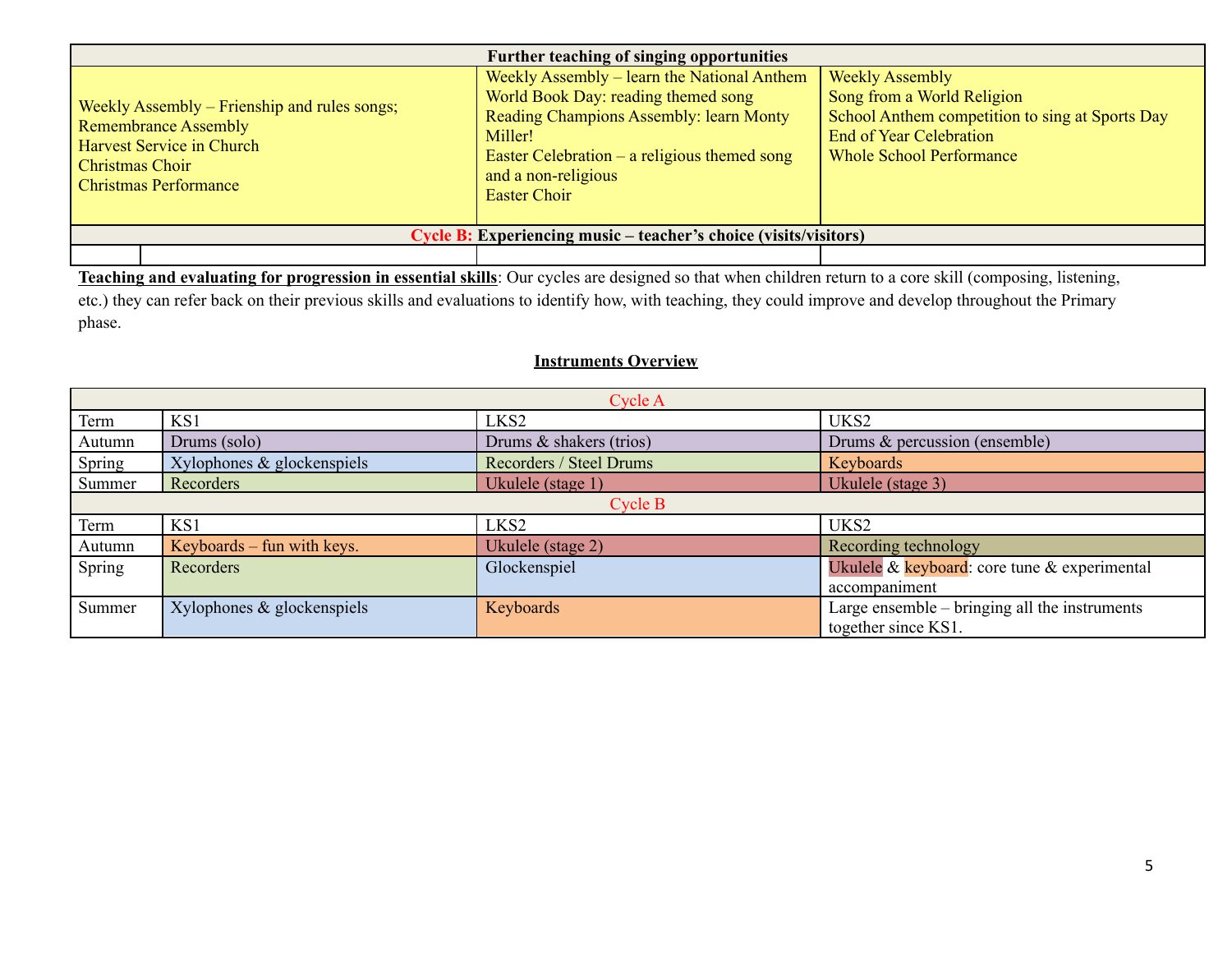## **Overview of progression of key skills**

| Area of knowledge     | Year 1 and Year 2                             | Year 3 and Year 4                            | Year 5 and Year 6* (*NC Attainment Tgts)                  |
|-----------------------|-----------------------------------------------|----------------------------------------------|-----------------------------------------------------------|
| Singing songs with    | To find their singing voice and use their     | Sing with confidence using a wider vocal     | Sing songs with increasing control of                     |
| control and using the | voices confidently.                           | range.                                       | breathing, posture and sound projection. .                |
| voice expressively    | Sing a melody accurately at their own         | Sing in tune.                                | Sing songs in tune and with an awareness of               |
|                       | pitch.                                        | Sing with awareness of pulse and control     | other parts.                                              |
|                       | Sing with a sense of awareness of pulse       | of rhythm.                                   | Identify phrases through breathing in                     |
|                       | and control of rhythm.                        | Recognise simple structures. (Phrases).      | appropriate places.                                       |
|                       | Recognise phrase lengths and know when        | Sing expressively with awareness and         | Sing with expression and rehearse with others.            |
|                       | to breathe.                                   | control at the expressive elements. E.g.     | Sing a round in two parts and identify the                |
|                       | Sing songs expressively.                      | timbre, tempo, dynamics.                     | melodic phrases and how they fit together.                |
|                       | Follow pitch movements with their hands       | Sing songs and create different vocal        | Sing confidently as a class, in small groups              |
|                       | and use high, low and middle voices.          | effects.                                     | and alone, and begin to have an awareness of              |
|                       | Begin to sing with control of pitch (e.g.     | Understand how mouth shapes can affect       | improvisation with the voice.                             |
|                       | following the shape of the melody).           | voice sounds.                                |                                                           |
|                       | Sing with an awareness of other               | Internalise sounds by singing parts of a     |                                                           |
|                       | performers.                                   | song 'in their heads.'                       |                                                           |
|                       |                                               |                                              |                                                           |
| Listening, Memory     | Recall and remember short songs and           | Identify melodic phrases and play them by    | Internalise short melodies and play these on              |
| and Movement          | sequences and patterns of sounds.             | ear.                                         | pitched percussion (play by ear).                         |
| Level                 | Respond physically when performing,           | Create sequences of movements in             | Create dances that reflect musical features.              |
|                       | composing and appraising music.               | response to sounds.                          | Identify different moods and textures. Identify           |
|                       | Identify different sound sources.             | Explore and chose different movements to     | how a mood is created by music and lyrics.                |
|                       | Identify well-defined musical features.       | describe animals. Demonstrate the ability    | Listen to longer pieces of music and identify<br>features |
|                       |                                               | to recognise the use of structure and        |                                                           |
|                       |                                               | expressive elements through dance.           |                                                           |
|                       |                                               | Identify phrases that could be used as an    |                                                           |
|                       |                                               | introduction, interlude and ending           |                                                           |
| Controlling pulse     | Identify the pulse in different pieces of     | Recognise rhythmic patterns.                 | Identify different speeds of pulse (tempo) by             |
| and rhythm            | music.                                        | Perform a repeated pattern to a steady       | clapping and moving.                                      |
|                       | Identify the pulse and join in getting faster | pulse.                                       | Improvise rhythm patterns.                                |
|                       | and slower together.                          | Identify and recall rhythmic and melodic     | Perform an independent part keeping to a                  |
|                       | Identify long and short sounds in music.      | patterns.                                    | steady beat.                                              |
|                       | Perform a rhythm to a given pulse.            | Identify repeated patterns used in a variety | Identify the metre of different songs through             |
|                       | Begin to internalise and create rhythmic      | of music. (Ostinato).                        | recognising the pattern of strong and weak                |
|                       | patterns.                                     |                                              | beats.                                                    |
|                       | Accompany a chant or song by clapping or      |                                              | Subdivide the pulse while keeping to a steady             |
|                       | playing the pulse or rhythm.                  |                                              | beat.                                                     |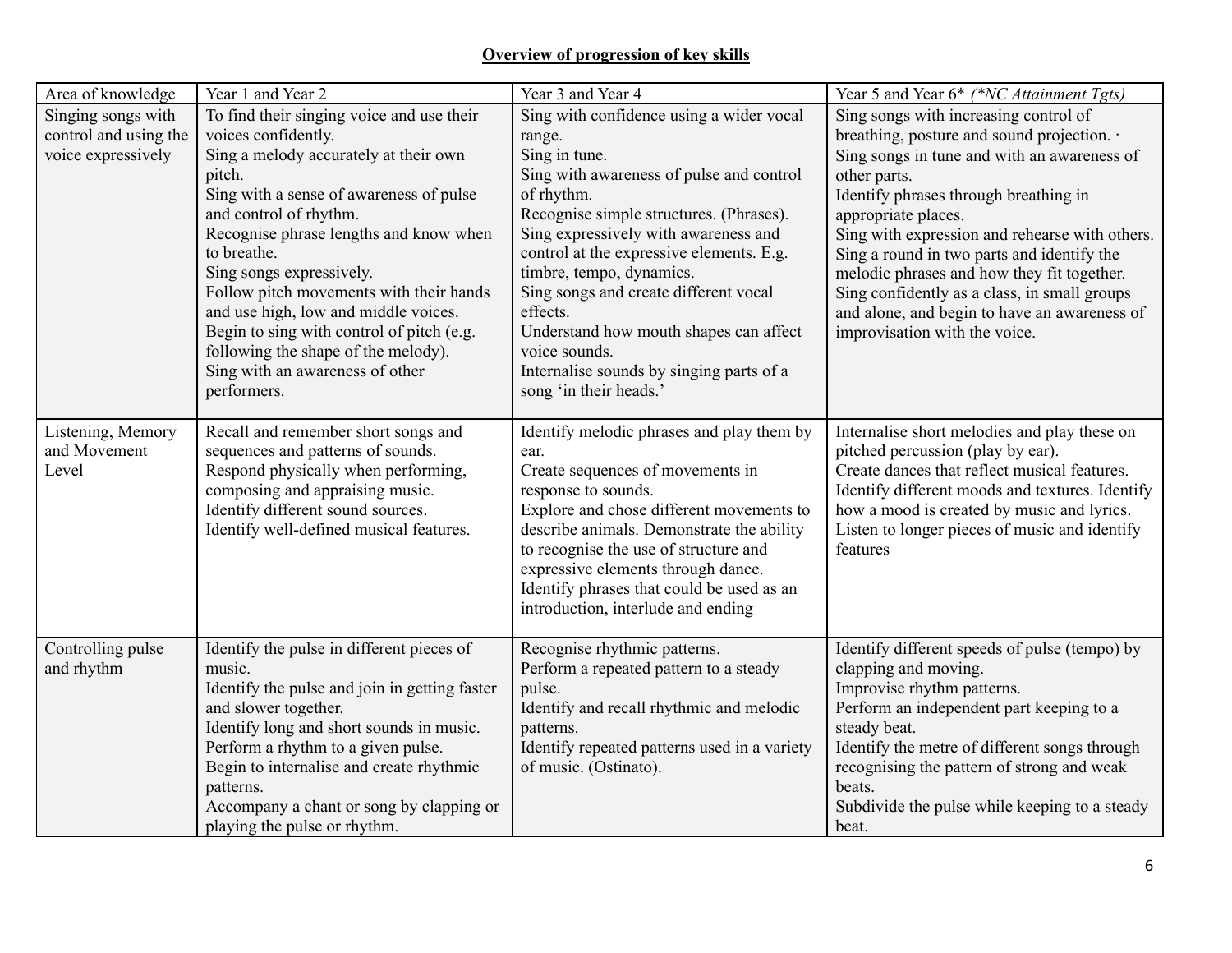| Exploring sounds,<br>melody and<br>accompaniment        | To explore different sound sources.<br>Make sounds and recognise how they can<br>give a message.<br>Identify and name classroom instruments.<br>Create and chose sounds in response to a<br>given stimulus.<br>Identify how sounds can be changed.<br>Change sounds to reflect different stimuli. | Identify ways sounds are used to<br>accompany a song.<br>Analyse and comment on how sounds are<br>used to create different moods. Explore and<br>perform different types of accompaniment.<br>Explore and select different melodic<br>patterns.<br>Recognise and explore different<br>combinations of pitch sounds                                       | Skills development for this element are to be<br>found within 'Control of instruments' and<br>'Composition'.                                                                                                                                                                                                                                                                                            |
|---------------------------------------------------------|---------------------------------------------------------------------------------------------------------------------------------------------------------------------------------------------------------------------------------------------------------------------------------------------------|----------------------------------------------------------------------------------------------------------------------------------------------------------------------------------------------------------------------------------------------------------------------------------------------------------------------------------------------------------|---------------------------------------------------------------------------------------------------------------------------------------------------------------------------------------------------------------------------------------------------------------------------------------------------------------------------------------------------------------------------------------------------------|
| Composition                                             | Contribute to the creation of a class<br>composition.<br>Basic skills developments for composition<br>in KS1 are to be found within 'Exploring<br>sounds'                                                                                                                                         | Create textures by combining sounds in<br>different ways. Create music that describes<br>contrasting moods/emotions. Improvise<br>simple tunes based on the pentatonic scale.<br>Compose music in pairs and make<br>improvements to their own work. Create an<br>accompaniment to a known song.<br>Create descriptive music in pairs or small<br>groups. | Identify different starting points or composing<br>music.<br>Explore, select combine and exploit a range of<br>different sounds to compose a soundscape.<br>Write lyrics to a known song.<br>Compose a short song to own lyrics based on<br>everyday phrases.<br>Compose music individually or in pairs using<br>a range of stimuli and developing their<br>musical ideas into a completed composition. |
| Control of<br>Instruments                               | Play instruments in different ways and<br>create sound effects.<br>Handle and play instruments with control.<br>Identify different groups of instruments.                                                                                                                                         | Identify melodic phrases and play them by<br>ear.<br>Select instruments to describe visual<br>images.<br>Choose instruments on the basis of<br>internalised sounds.                                                                                                                                                                                      | Identify and control different ways percussion<br>instruments make sounds.<br>Play accompaniments with control and<br>accuracy.<br>Create different effects using combinations of<br>pitched sounds.<br>Use ICT to change and manipulate sounds.                                                                                                                                                        |
| Critical engagement:<br>Reading and Writing<br>Notation | Perform long and short sounds in response<br>to symbols.<br>Create long and short sounds on<br>instruments.<br>Play and sing phrase from dot notation.<br>Record their own ideas.<br>Make their own symbols as part of a class<br>score.                                                          | Perform long and short sounds in response<br>to symbols.<br>Create long and short sounds on<br>instruments.<br>Play and sing phrase from dot notation.<br>Record their own ideas.<br>Make their own symbols as part of a class<br>score.                                                                                                                 | Perform using notation as a support.<br>Sing songs with staff notation as support.                                                                                                                                                                                                                                                                                                                      |
| Performance Skills                                      | Perform together and follow instructions<br>that combine the musical elements.                                                                                                                                                                                                                    | Perform in different ways, exploring the<br>way the performers are a musical resource.<br>Perform with awareness of different parts                                                                                                                                                                                                                      | Present performances effectively with<br>awareness of audience, venue and occasion.                                                                                                                                                                                                                                                                                                                     |